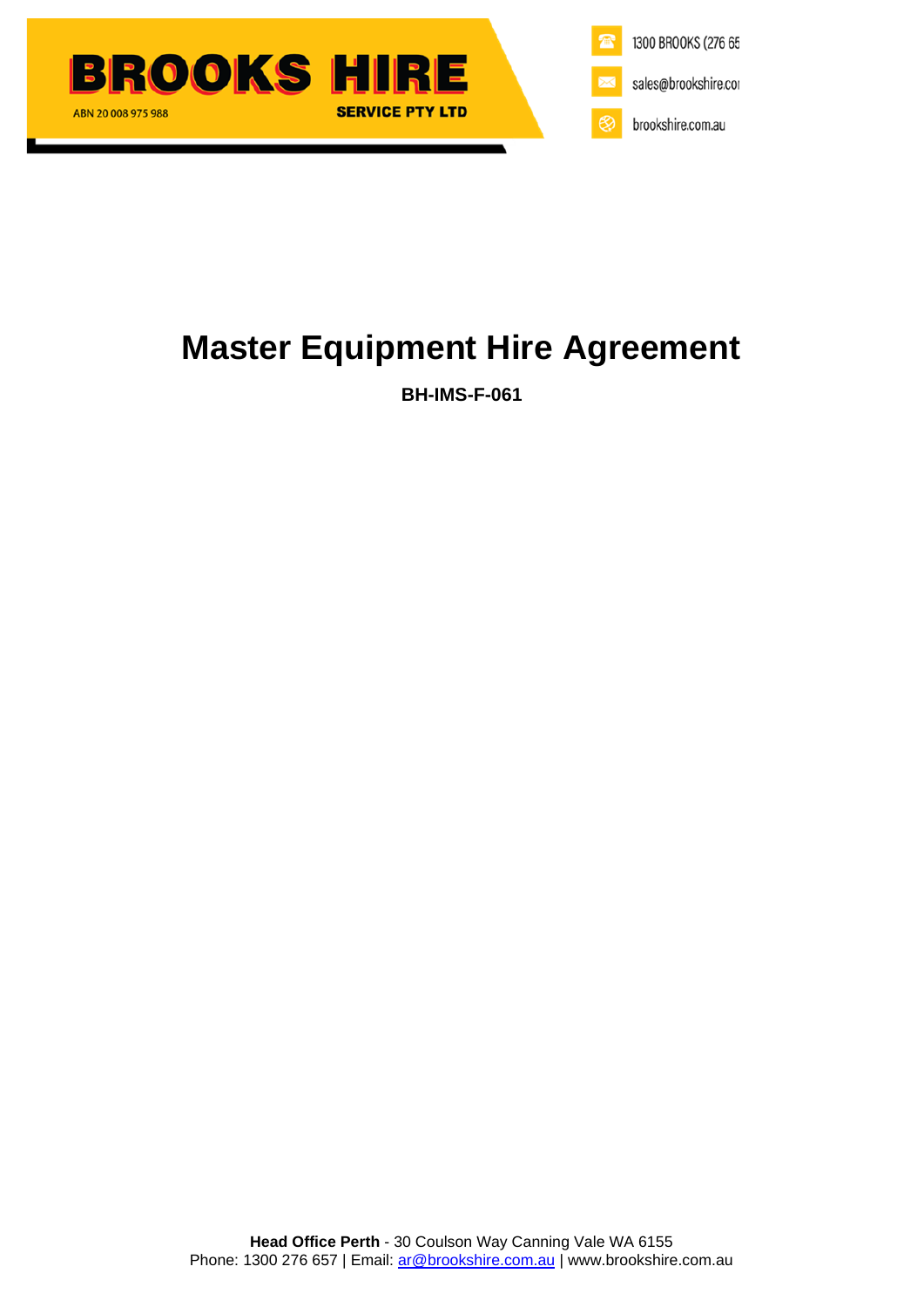# **Master Equipment Hire Agreement**

| <b>Date</b> |  |
|-------------|--|
|             |  |
|             |  |
|             |  |

# **PARTIES**

| <b>Owner Name</b>                            | Brooks Hire Service Pty Ltd (Owner) |                       |  |
|----------------------------------------------|-------------------------------------|-----------------------|--|
| <b>ABN</b>                                   | 20 008 975 988                      |                       |  |
| <b>ACN</b>                                   | 008 975 988                         |                       |  |
| Address                                      | 30 Coulson Way Canning Vale WA 6155 |                       |  |
| Email address                                | ar@brookshire.com.au                |                       |  |
| Telephone                                    | 1300 276 657                        |                       |  |
|                                              |                                     |                       |  |
| <b>Hirer Name</b>                            |                                     | [insert name] (Hirer) |  |
| (if individual please include date of birth) |                                     |                       |  |
| ACN (if a company)                           |                                     |                       |  |
| Trust Name (if applicable)                   |                                     |                       |  |
| Trust ABN (if applicable)                    |                                     |                       |  |
| Address                                      |                                     |                       |  |
| <b>Postal Address</b>                        |                                     |                       |  |
| Email address                                |                                     |                       |  |
| <b>Contact Name</b>                          |                                     |                       |  |
| Telephone                                    |                                     | Fax                   |  |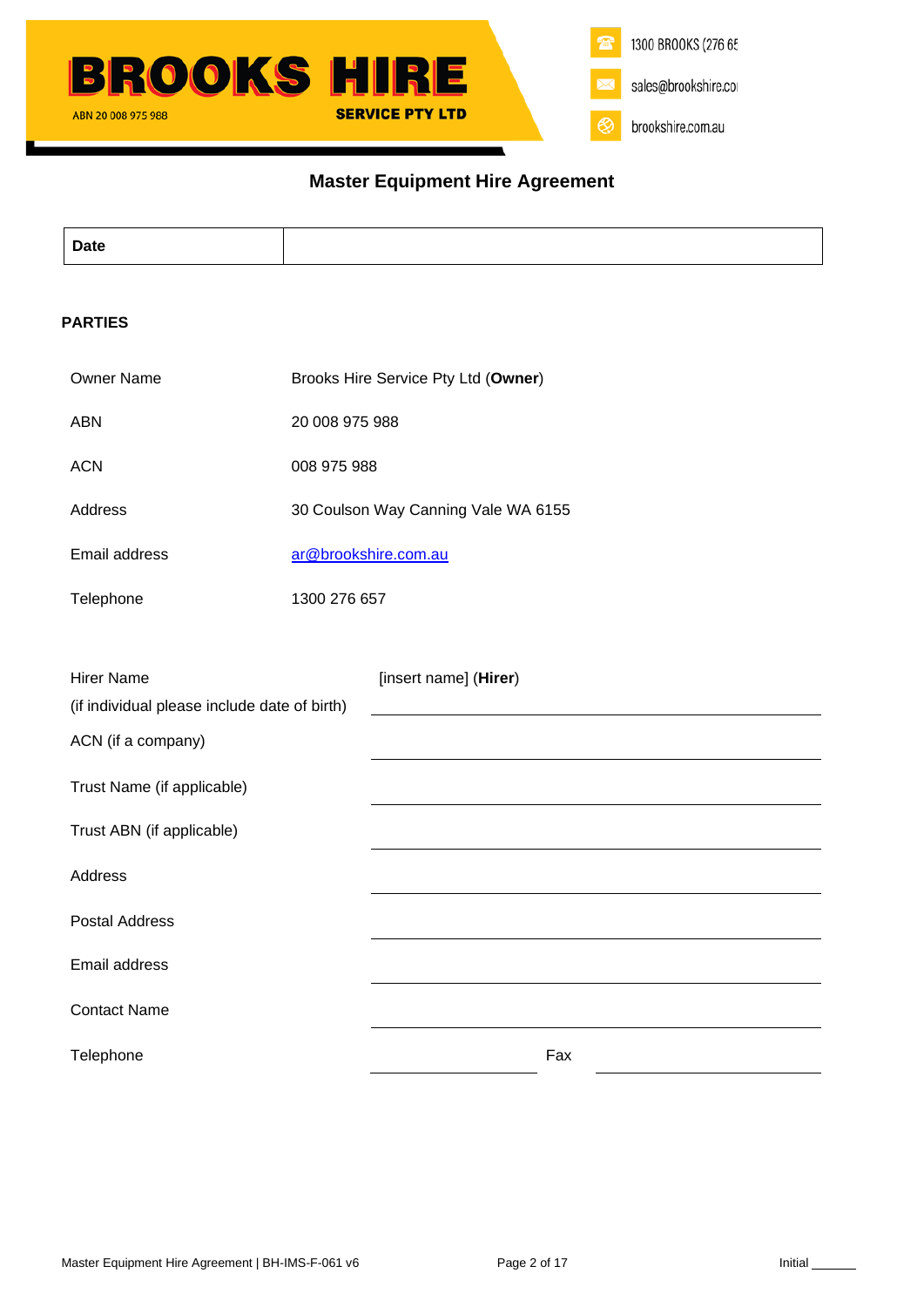# **Operative Provisions**

## **1 Definitions and Interpretation**

1.1 In this agreement unless the contrary intention appears:

**Business Day** means, a day that is not a Saturday, Sunday, bank holiday or public holiday in Western Australia.

**Chain of Responsibility Legislation** means the legislation contained in the *Road Traffic (Vehicles) Act 2012* and the *Road Traffic (Administration) Act 2008* which introduces legal accountability throughout the whole transport chain, general accountability to all involved in the transport chain and penalties for non compliance.

**Hire** means the hire of Equipment in accordance with this agreement.

**Hire Charges** means the charges payable by the Hirer under this agreement.

**Hire End Date** means in respect of a hire the date specified in the relevant Hire Schedule. If no date is specified the hire continues until terminated in accordance with this agreement.

**Hire Period** means a period commencing on the Hire Start Date and expiring on the Hire End Date.

**Hire Schedule** means a schedule which the Owner may require the Hirer to sign to hire Equipment and which includes particulars of the Equipment, the Hire Period for which the Hire is required and such other information as the Owner may require. An indicative form of schedule is attached to this agreement.

**Hire Start Date** means in respect of a hire the date specified in the relevant Hire Schedule.

**Hirer** means any person who requests the Owner to hire Equipment, its successors, permitted assigns, employees, agents and any person claiming through, under or in trust for such person.

**Equipment** means the goods hired to the Hirer under this agreement which may include:

- (a) Weed and Seed Equipment;
- (b) equipment including but not limited to access equipment; air and air compression equipment; compaction equipment; concrete & masonry equipment; earthmoving equipment ; floor & cleaning equipment, generators and power distribution equipment; ground and shoring equipment; ladders & scaffolding; propping; lighting; materials handling equipment; offshore pumps & fluid management equipment; safety equipment; site accommodation including portable buildings and portable toilets; tools & similar goods; traffic management equipment including road barriers; trucks, vehicles & trailers; welding equipment; any other goods hired under or in respect of any security interest; and any related goods including parts and accessories for the foregoing; and
- (c) vehicles and their associated parts, accessories and equipment, including but not limited to, motor vehicles and trailers and including access vehicles; air and air compression vehicles; compaction vehicles; earthmoving vehicles; generators and power distribution vehicles; lighting vehicles; materials handling vehicles; offshore vehicles; pumps & fluid management vehicles; traffic management and road barrier vehicles.

**Major Repairs** shall include, but not be limited to, repairing or replacing the following items except where they are caused by accident, negligence, excessive wear and tear:

- (a) engine assembly;
- (b) torque converter and pumps;
- (c) transmission assembly and pumps;
- (d) differentials and final drives, including brakes;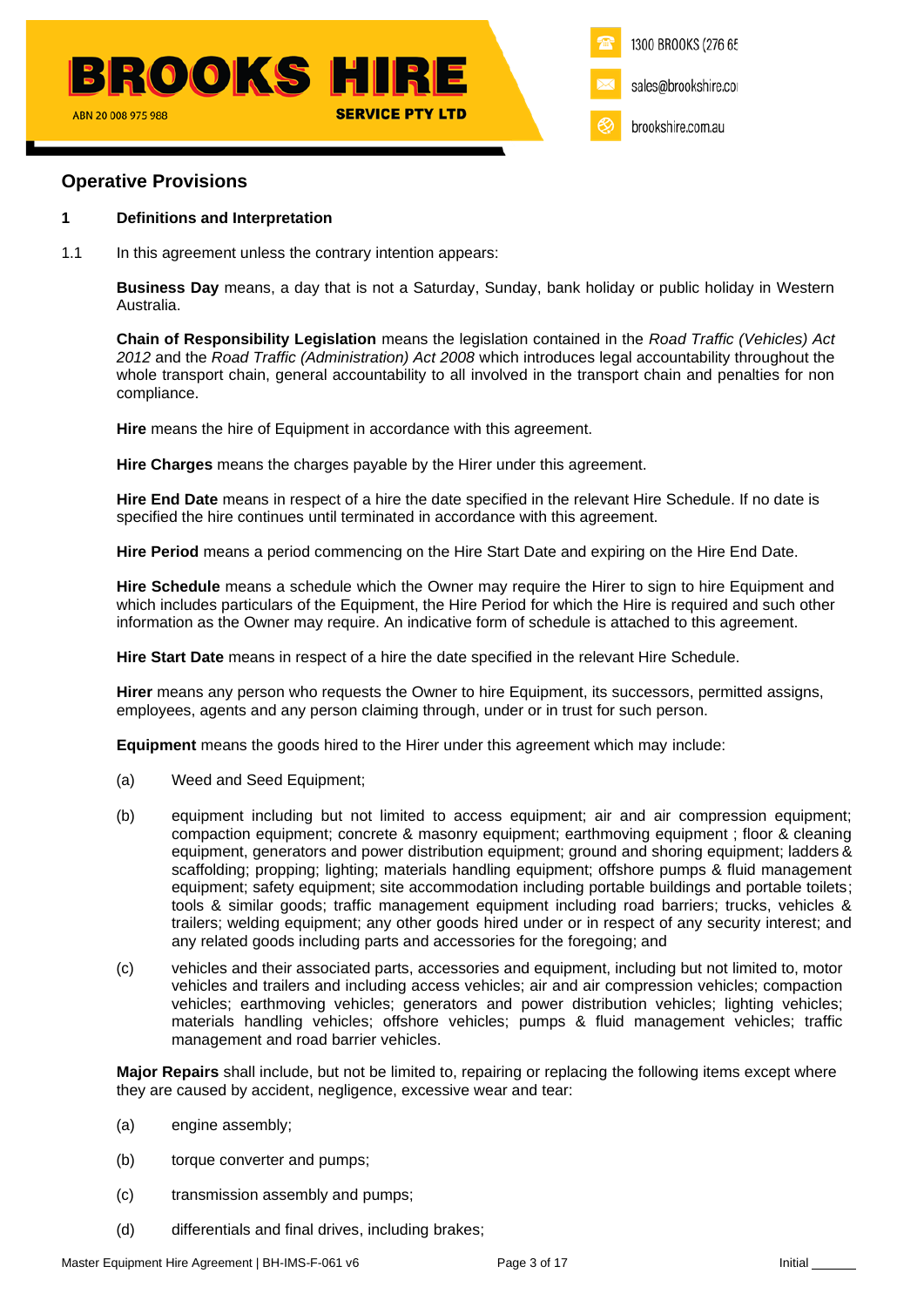

- (e) radiators and coolers;
- (f) chassis and frames;
- (g) hydraulic pumps, motors, pump drives and cylinders;
- (h) fuel system components (fuel pump, injectors);
- (i) air conditioning compressor, alternators and emergency steering motors;
- (j) suspension;
- (k) steering components;
- (l) electrical harnesses;
- (m) equalizer bar;
- (n) major electrics; and
- (o) slew ring and associated components.

**Minor Repairs** shall include, but not be limited to, daily servicing and repairing or replacing the following items:

- (a) items covered by the manufacturer's maintenance instructions and recommendations, including filters and breathers;
- (b) hydraulic hoses;
- (c) belts;
- (d) any adjustments and applications mechanism;
- (e) minor electrical including electrical wiring, electrical switches, fuses, lights, circuit breakersand globes;
- (f) minor leaks
- (g) air conditioner hoses, switches and service items
- (h) grease lines and fittings;
- (i) starter motors; and
- (j) window wipers.

**Off Hire** occurs when the Hirer no longer requires the Equipment, and the Equipment is available for collection by the Owner.

**PPS Law** means the Personal Property Securities Act 2009 (Cth).

**Weed and Seed Equipment** means equipment that requires special cleaning for the purpose of complying with an industry standard.

- 1.2 In this agreement unless the context otherwise requires:
	- (a) the singular includes the plural and vice versa, and a gender includes other genders;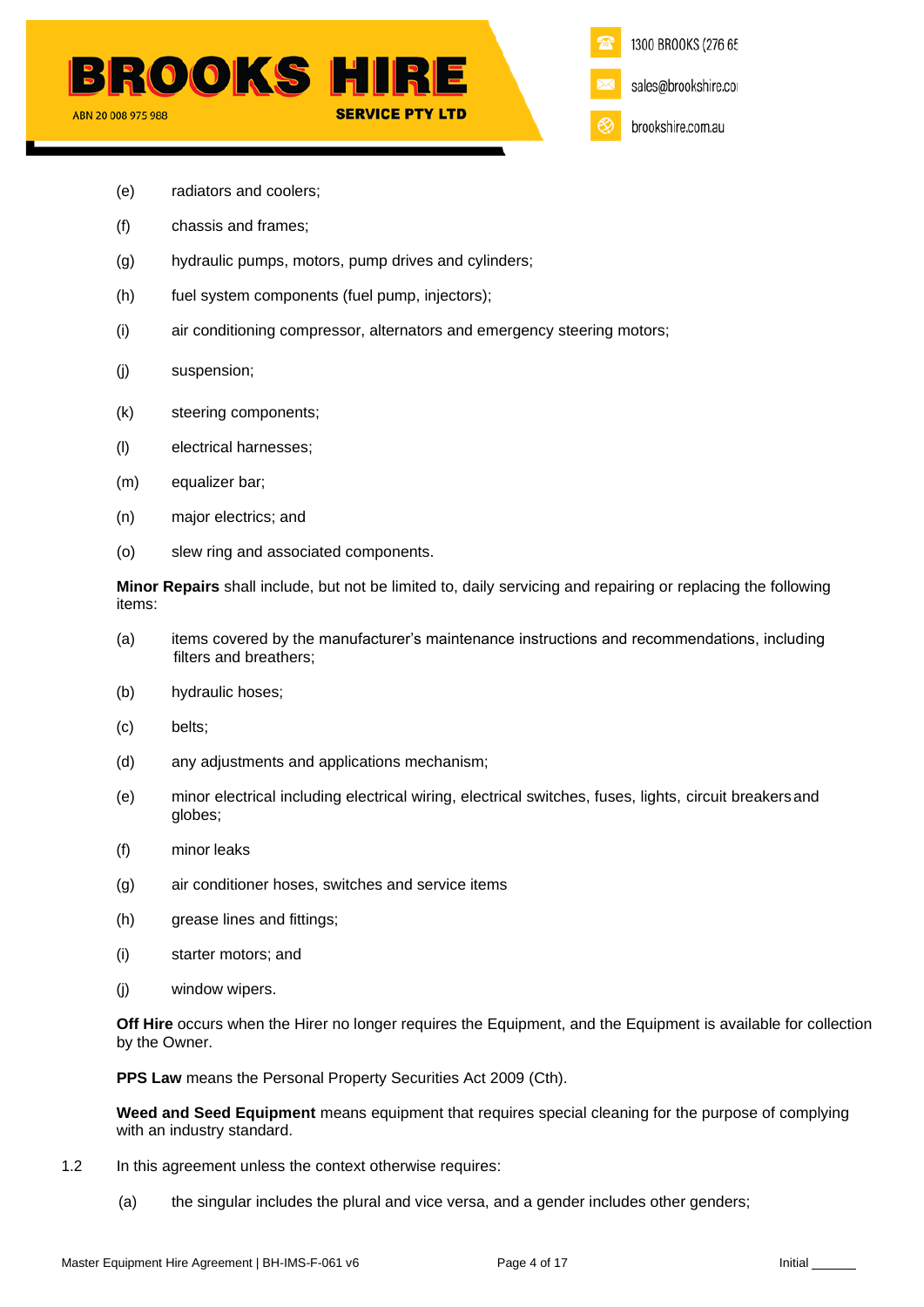- (b) other grammatical forms of a defined word or expression have corresponding meanings;
- (c) a reference to a clause, paragraph, schedule or annexure is to a clause or paragraph of, or schedule or annexure to, this agreement, and a reference to this agreement includes any schedules and annexures;
- (d) a reference to a document or instrument includes the document or instrument as novated, altered, supplemented or replaced from time to time;
- (e) a reference to \$ is a reference to Australian dollars;
- (f) a reference to time is to the time in Perth, Western Australia;
- (g) a reference to party includes the party's executors, administrators, successors, assigns and substitutes;
- (h) a reference to a person includes a natural person, partnership, body corporate, association, governmental or local authority or agency or other entity;
- (i) a reference to a statute, ordinance, code or other law includes regulations and other instruments under it and consolidations, amendments, re enactments or replacements of any of them;
- (j) the meaning of general words is not limited by specific examples introduced by including, for example or similar expressions;
- (k) any agreement, representation, warranty or indemnity by two or more parties (including where two or more persons are included in the same defined term) is for the benefit of and binds them jointly and severally;
- (l) a rule of construction does not apply to the disadvantage of a party because the party was responsible for the preparation of this agreement or any part of it;
- (m) the words "include", "includes" and "including" are not words of limitation; and
- (n) if a day on or by which an obligation must be performed or an event must occur is not a Business Day, the obligation must be performed or the event must occur on or by the next Business Day.

# **2 Hire**

- 2.1 The Owner agrees to hire Equipment to the Hirer on the terms and conditions of this agreement. The Hirer must complete and sign a Hire Schedule and such other documents as the Owner may require. Each Hire Schedule is not a separate contract but forms a part of this hire agreement between the Owner and the Hirer, together with any facility applications, guarantee or other contractual documents. The Owner may decline to hire Equipment in its discretion.
- 2.2 A Hire Schedule may contain further details of matters in respect of the Hire. If so those apply as part of this agreement.
- 2.3 If there is any inconsistency between the Hire Schedule and this agreement the terms of the Hire Schedule will prevail to the extent of the inconsistency.

# **3 Billing and Payment**

- 3.1 Unless otherwise agreed, Hire Charges will commence from the time the Equipment leaves the Owner's premises on the Hire Start Date (if collected by the Hirer) or from the time it arrives at the destination the Hirer specified (if delivered by the Owner) until the expiration or termination of the Hire in accordance with clause [9.](#page-11-0)
- 3.2 If the Hirer elects to collect the Equipment from the Owner's premises, the Hirer acknowledges and agrees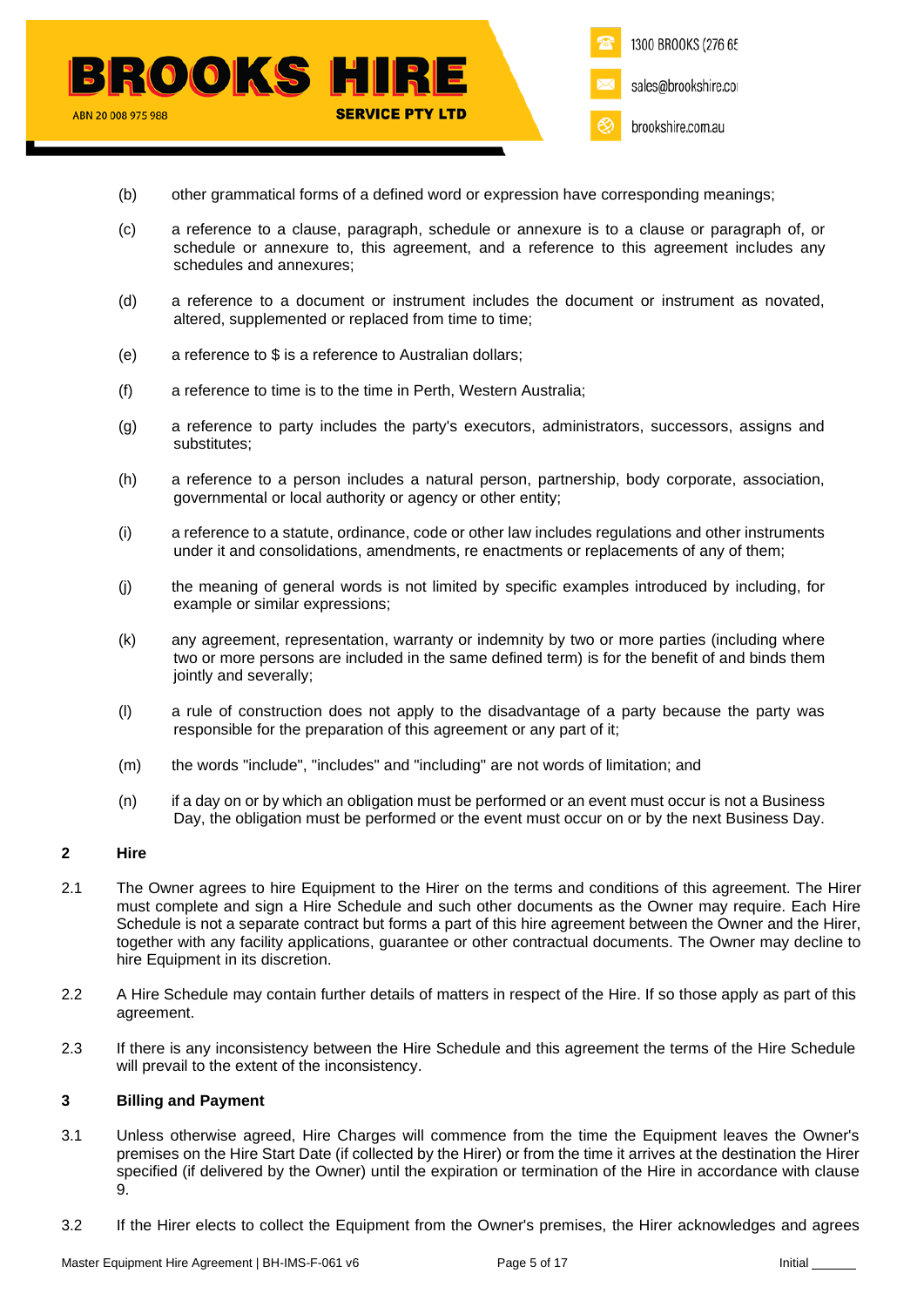

that Hire Charges will start to accrue if the Hirer fails for any reason to collect the Equipment from the Owner's premises at the agreed time.

- 3.3 Hire Charges will be based on the minimum hours per month or the minimum hours per day and the minimum days per week, as specified in the relevant Hire Schedule. If the Equipment is used in excess of the specified hours or specified days, additional Hire charges will apply at a rate reasonably determined by the Owner.
- 3.4 Hire Charges will apply on public holidays, irrespective of whether or not the Equipment is being used.
- 3.5 If the Hire Charges are based on the minimum hours per day and the minimum days per week, the Hirer may stand down the Equipment for up to six days per month of Hire. The first day will be free of charge, the remaining five days will be charged at fifty percent of the minimum hours per day or fifty percent of the daily Hire rate. The Hirer may not stand down water trucks. If the Hire Charges are based on the minimum hours per month, the Hirer is not entitled to stand down the Equipment. The Hirer may not stand down the Equipment in the event of severe weather.
- 3.6 In the event that the Equipment breaks down or is Off Hired, the Hirer must notify the Owner immediately. The Hirer must notify the Owner prior to 9.00am on the day the Equipment is Off Hired, to avoid incurringthe minimum hours per day charge. The minimum hours per month charge will be pro-rated for Equipment that breaks down or is Off Hired.
- 3.7 If the Equipment is found to be operating on a day that was notified by the Hirer as breakdown, Off Hired or stand down, Hire Charges will apply. The Owner has installed an electronic tracking system to monitor daily the Equipment usage in accordance with clause [6.2.](#page-9-0)
- 3.8 The Hirer must specify, prior to the commencement of Hire, the days of the week the Equipment will be in use. Should the Hirer wish to use the Equipment on a day other than those specified, they must notify the Owner in writing at least 24 hours prior. Failure to do so will result in additional Hire Charges being payable by the Hirer. The minimum hours per day charge or the daily Hire Charge will apply to the additional or varied day of Hire as otherwise provided by this agreement.
- 3.9 The Hirer must identify in writing the specifications of the Equipment it is hiring. In the event that the Hirer incorrectly orders the Equipment and requires a replacement of that Equipment, the Owner will charge the Hirer a replacement fee as determined by the Owner from time to time as well as the minimum hours per day charge or pro-rated minimum hours per month Hire Charge for the time taken to deliver the incorrectly ordered Equipment to the Owner.
- 3.10 The rate of Hire Charges will be as specified by the Owner from time to time and may be varied by the Owner at its sole discretion. Variations will apply from the time of notification to the Hirer.
- 3.11 If the Hirer is responsible for wear and tear of the tyres and/or the Ground Engaging Tools (GET), the Owner may charge the Hirer a repair or replacement fee, proportionate to the Hirer's usage, as determined by the Owner from time to time.
- 3.12 Weed and Seed Equipment must be hired by the Hirer for a minimum of 5 days. The Hirer cannot stand down the Weed and Seed Equipment during the 5 days. In the event that the Hirer Off Hires the Weed and Seed Equipment prior to the end of the 5 days, the Owner will still charge the Hirer for the 5 days of Hire. It is the Hirer's responsibility to check that Weed and Seed Equipment meets any applicable standard for Weed and Seed Equipment.
- 3.13 The Hirer will pay a deposit in the amount stated in the Hire Schedule which will be forfeited to the Owner if the Hirer breaches this agreement. Forfeiture will not affect any other rights of the Owner under this agreement.
- 3.14 In addition to the charges specified by the Owner, the Hirer will pay to the Owner the amounts of any tax, levy, charge or other expense paid or payable by the Owner to any government authority in respect of the use of the Equipment, together with the Owner's standard delivery and/or collection charges from time to time together with any expenses incurred by the Owner as a result of a breach by the Hirer of its obligations pursuant to this agreement (including legal costs on a solicitor-client basis).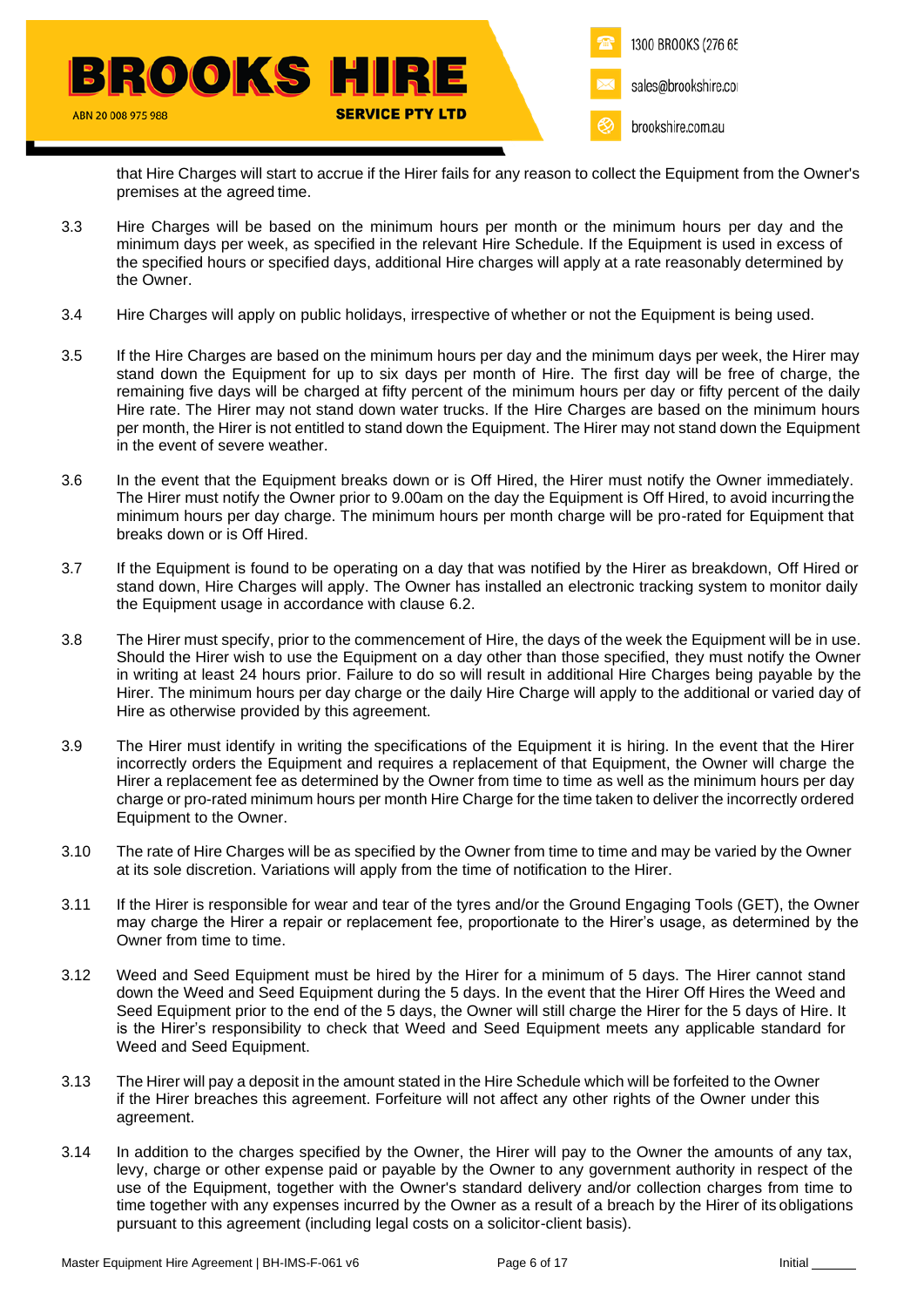

- 3.15 The Hirer agrees to pay the Hire Charges and other charges specified by the Owner at the times and in the manner specified bythe Owner or, if not specified within seven days of the date of the relevant invoice without set-off or demand. The Owner may at its option render invoices to the Hirer at the commencement or completion of the Hire Period or periodically throughout the Hire Period.
- 3.16 The Hirer must notify the Owner in writing of any disputes in relation to the Hire Charges within thirty days of the Hire Start Date. If the Hirer does not dispute the Hire Charges within that period, the Hirer will be deemed to have accepted them.
- 3.17 Where any amount becomes overdue all unpaid amounts will immediately become due and payable by the Hirer to the Owner.
- 3.18 The Owner may charge interest on all amounts not paid by the Hirer by the due date at the rate of 1% per month plus Bankwest's commercial overdraft interest rate on accommodation in excess of \$100,000 from and including the due date to the actual receipt of payment. If that rate is not readily ascertainable the Owner may apply what the Owner reasonably considers to be an equivalent rate. The rate applies whether or not the Owner notifies it to the Hirer.
- 3.19 An environmental levy will be charged at the rate specified in the Hire schedule.

# <span id="page-6-0"></span>**4 Property**

- 4.1 Ownership of the Equipment will at all times remain with the Owner.
- 4.2 No person will be entitled to use, dispose of or otherwise deal with the Equipment in any way which is inconsistent with the Owner's rights or these conditions.
- 4.3 Neither payment of compensation nor any other circumstance or event will amount to, constitute or result in any transfer of property or interest in the Equipment from the Owner.
- 4.4 This agreement is personal to the Hirer and the Hirer must not:
	- (a) Assign or sub-contract its rights and obligations;
	- (b) Sell or offer for sale, assign, mortgage, pledge, lend or otherwise part with possession of the Equipment;
	- (c) Allow any other person to use or have possession of the Equipment; or
	- (d) Allow any lien to be levied upon the Equipment whether for repairs or otherwise, without theprior written consent of the Owner, which may be withheld at the Owner's absolute discretion.
- 4.5 The Hirer acknowledges that the Owner may inspect the Equipment at any time during the Hire Period, whether notice of such inspection is given to the Hirer or not, and the Hirer shall provide to the Owner all assistance and co-operation necessary to facilitate such inspection of the Equipment.
- 4.6 The Hirer shall indemnify the Owner in relation to any action for trespass in the course of the Owner reasonably exercising its right to inspect the Equipment.
- 4.7 The Hirer will protect the Equipment against execution or seizure and will indemnify the Owner against all resultant losses (including any consequential losses), costs, charges, damages and expenses (including any legal costs on a solicitor and client basis) incurred by the Owner as a result of a breach of this clause [4](#page-6-0) by the Hirer.
- 4.8 The Hirer must maintain the Equipment on a daily basis in compliance with the requirement of the Owner.
- 4.9 The Owner may assign or sub-contract its rights and obligations under this agreement without notice to the Hirer.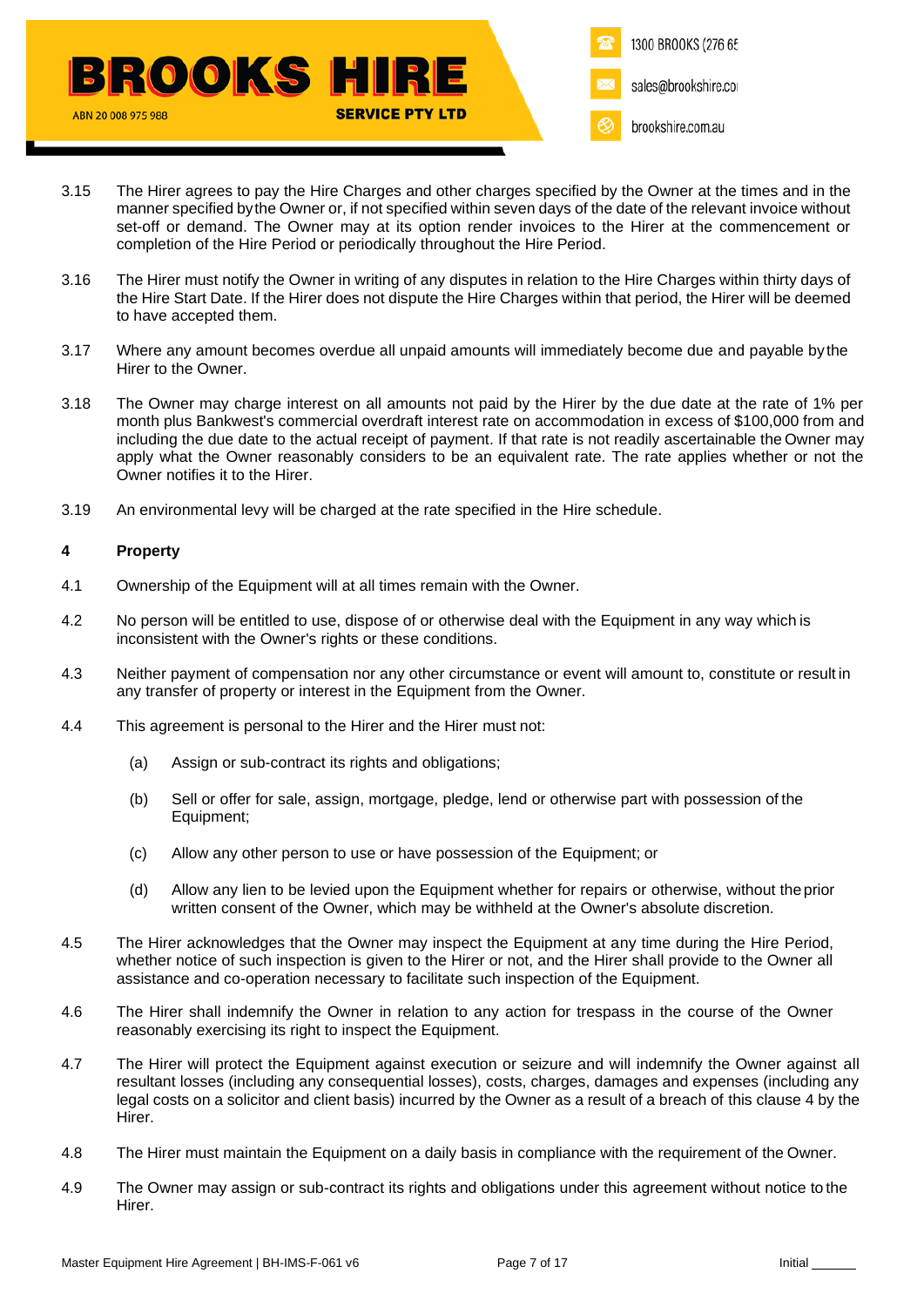## **5 Loss of or damage to Equipment**

- 5.1 If the Equipment is lost, breaks down or is damaged, the Hirer must immediately notify the Owner in writing of the details. Notification shall not absolve the Hirer from its obligations under this agreement to safeguardthe Equipment.
- 5.2 In the event that the Equipment breaks down or becomes unsafe to use or the Equipment requires a Major Repair, the Hirer must:
	- (a) immediately stop using the Equipment;
	- (b) take all steps necessary to prevent the Equipment from sustaining any further damage;
	- (c) take all steps necessary to prevent injuries from occurring to any person or property as a result of the condition of the Equipment; and
	- (d) not repair or attempt to repair the Equipment without the Owner's prior written consent.
- 5.3 The Owner shall endeavour to repair the Equipment or provide substitute Equipment (if available to the Owner) as soon as is reasonably practicable in the circumstances after receipt of a request from the Hirer.
- 5.4 If the Equipment is lost or damaged, and the loss of or damage to the Equipment is caused by any act or negligence of the Hirer or the breach of any term of this agreement by the Hirer, or the failure by the Hirer to use the Equipment in accordance with any instruction manual or instructions provided to the Hirer the Hirer shall be liable for the following:
	- (a) any costs incurred by the Owner in repairing or replacing the Equipment;
	- (b) Hire Charges for the Equipment until the Equipment is repaired or replaced; and
	- (c) any other costs whatsoever incurred by the Owner as a result of the damage to or loss of the Equipment.
- <span id="page-7-2"></span>5.5 If the Owner is required by any relevant authority, is requested by the Hirer, or elects in its unfettered discretion to salvage the Equipment, then all salvage costs shall be payable by the Hirer.

# <span id="page-7-1"></span>**6 The Hirer's obligations**

- <span id="page-7-0"></span>6.1 The Hirer must:
	- (a) pay all Hire Charges together with any other charges or amounts that may become due and payable to the Owner under the terms of this agreement;
	- (b) upon delivery or collection of the Equipment immediately examine the Equipment to satisfy itself as to its condition and suitability and fitness for the purpose to which it requires the Equipment. In accepting the Equipment the Hirer acknowledges that it has not in any way relied upon the skill or judgement or any representations made by or on behalf of the Owner in respect of the Equipment, its purpose, use or performance;
	- (c) use the Equipment in a skilful, proper, safe and prudent manner and only for the purpose and within the capacity for which it was designed;
	- (d) notify the Owner of any breakdown, stand down and Off Hire;
	- (e) perform service and maintenance routines for the Equipment as per the manufacturer's operation and maintenance manual, and perform all Minor Repairs of the Equipment;
	- (f) ensure that the Equipment is operated by a suitably qualified, trained, experienced and (if necessary) certified operator. If the Owner supplies an operator to operate the Equipment the operator shall be under the sole direction and control of the Hirer and for the purpose of this agreement shall be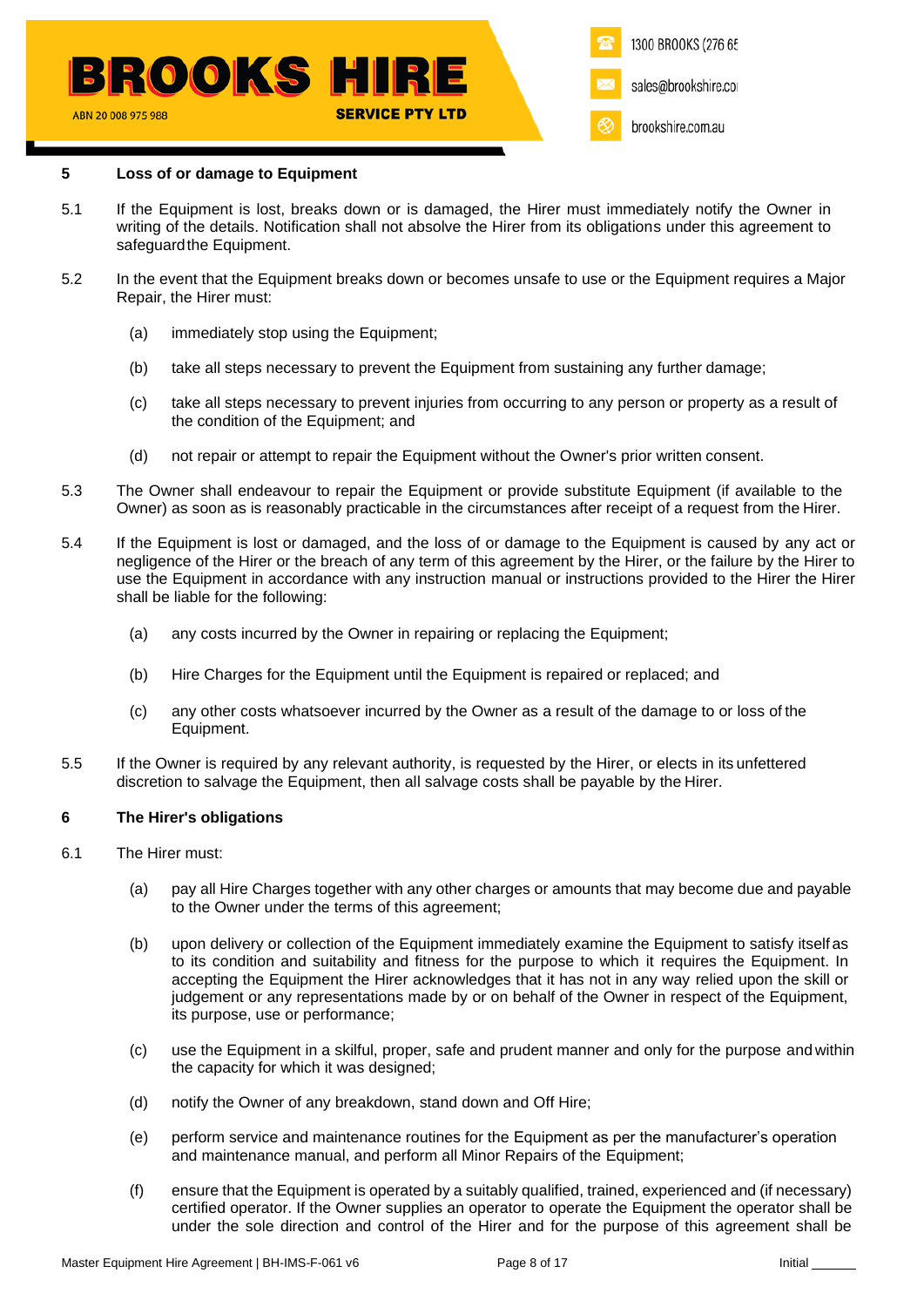

deemed to be the employee of the Hirer. The Hirer shall be responsible for any claims whatsoever arising in connection with the operation of the Equipment by such an operator or any third party and, if an operator is provided by the Owner, the Hirer shall not allow any other person to operate the Equipment without the Owner's prior written consent;

- (g) at its own expense clean, fuel, lubricate and keep and maintain Equipment in good condition and repair failing which the Hirer will reimburse the Owner for any costs, claims, loss, damages or expenses (including legal expenses on a solicitor client basis) incurred by the Owner;
- (h) repair or replace at its own cost any flat and/or damaged tyres;
- (i) clean the Equipment thoroughly on the expiry of the Hire Period. If the Hirer fails to clean the Equipment properly in the Owner's opinion then the Owner may undertake the cleaning and the Hirer shall be liable for a cleaning charge;
- (j) ensure that the Equipment is stored safely, securely and protected from theft;
- (k) not alter, make additions to, deface or erase any identifying mark, plate, trademark writing or number on or in the Equipment or interfere with or modify the Equipment in any other manner;
- (l) be liable for the cost of freight to retrieve Equipment that has been abandoned for any reason;
- (m) comply at its own expense with all local authority, State and Federal laws, ordinances and regulations including in particular any occupational health and safety laws which may affectthe Equipment while it is in the possession of or being used by the Hirer;
- (n) comply with the Chain of Responsibility Legislation, and ensure that any activity relating to the Equipment (including scheduling, load restraint, and transport movement) is undertaken in compliance with the Hirer's Chain of Responsibility Legislation and ensure that any subcontractor of the Hirer ( where the Hirer subcontracts any movement of transport under this agreement) are contractually bound to comply with their obligations under the Chain of Responsibility legislation;
- (o) not without prior written consent of the Owner keep or store in the Equipment or on or near any of the Equipment any volatile spirits or explosive goods or goods that are or may become dangerous, corrosive, highly combustible, offensive (including radioactive materials) or likely to encourage any vermin or pests. Any such goods stored in or near the Equipment may at any time be destroyed, disposed of, abandoned or rendered harmless by the Owner without compensation to the Hirer and without effecting the Owner's rights under this agreement. The Hirer authorises the Owner to have unrestricted access to the Equipment for the purpose of exercising the Owner's rights under this clause;
- (p) supply the operator of the Equipment with all necessary manuals and instructions (both written and oral) necessary for the safe use of the Equipment and the appropriate safety clothing;
- (q) not use the Equipment offshore, in a mine, in an area where friable asbestos is present, or move the Equipment over water without the Owner's prior written consent, which may be withheld or granted at the Owner's complete discretion;
- (r) remove and dispose of any diesel, grease, oil or similar substance from the service module of a service truck, fuel truck or fuel trailer (and if the Hirer fails to do so, the Owner may remove and dispose of the diesel, grease, oil or similar substance at the cost of the Hirer);
- <span id="page-8-0"></span>(s) notify the Owner if they intend to use a hydraulic attachment that has not been supplied by the Owner. The Hirer may be charged an hourly rate for attachment usage as determined by the Owner;
- (t) deliver the Equipment back to the Owner at the expiration of the Hire Period or immediately upon this agreement being terminated;
- (u) report and provide full details to the Owner of any accident or damage to the Equipment within two Business Days of the accident or damage occurring;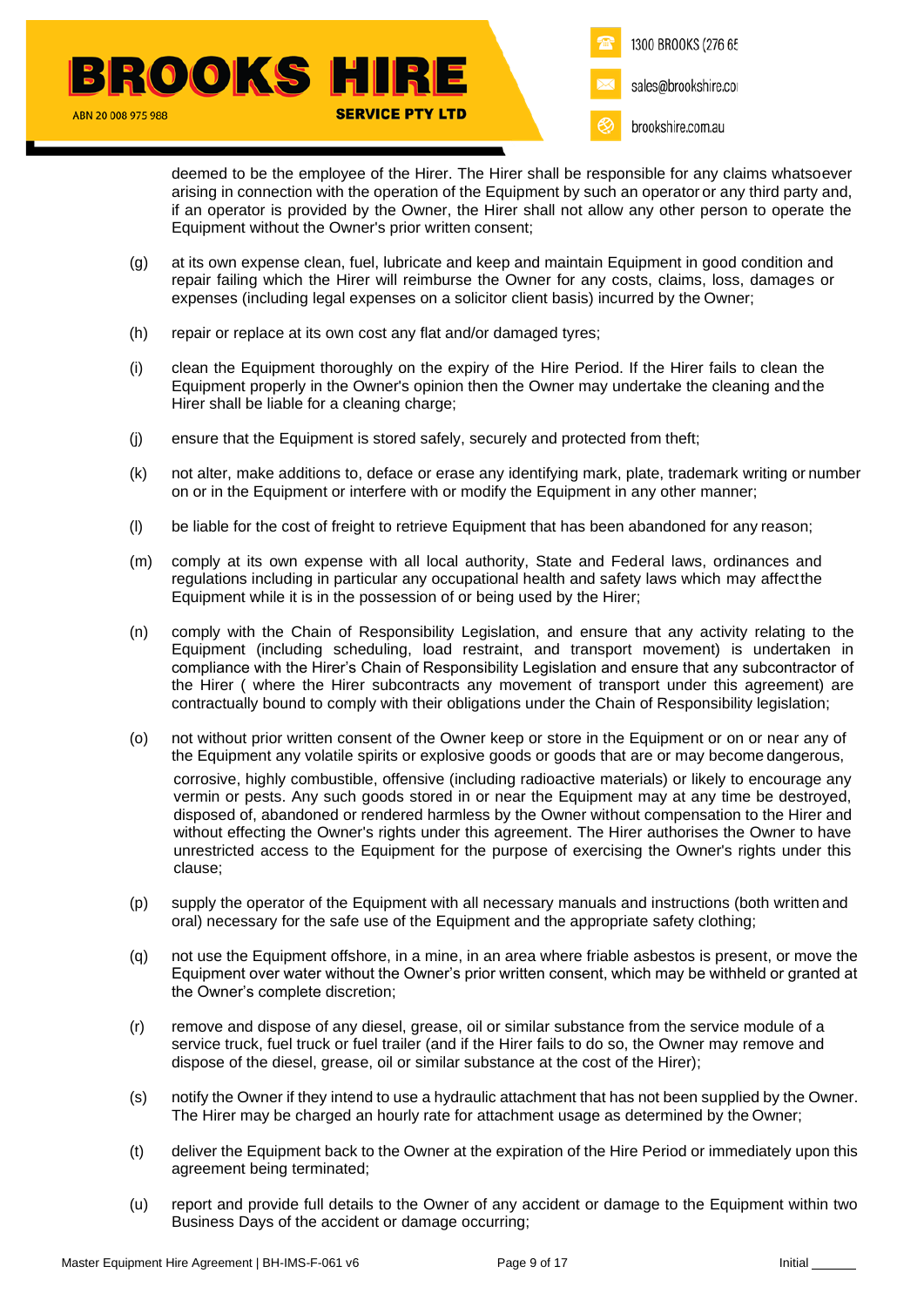

- (v) not tamper with or damage the Equipment;
- (w) not use the diesel exhaust fluid known as AdBlue in the Equipment unless otherwise approved by the Owner;
- (x) not use or carry any illegal, prohibited or dangerous substance in or on the Equipment; and
- (y) if applicable, not exceed the recommended or legal speed limit for the Equipment.
- <span id="page-9-0"></span>6.2 The Owner uses an electronic tracking system on the Equipment. The Equipment usage is monitored daily and a data report is produced for Equipment usage, frequency and mode of attachment usage, breakdowns, general daily activities and negligent behaviour which includes over revving the engine. Should the information provided under clauses [6.1\(d\)](#page-7-0) an[d 6.1\(s\)](#page-8-0) not match the information provided by the electronic tracking system, the Hirer will be charged additional Hire Charges.
- 6.3 Unless the Owner agrees otherwise, the Hirer is responsible for arranging the transportation of the Equipment to and from the site or premises at which the Equipment is used by the Hirer and the costs of that transportation (including any waiting fee). The Hirer is responsible for loading and unloading the Equipment onto the means of any transportation. The Owner will determine the site at which the Equipment is mobilised from on the Hire Start Date and demobilised to on the Hire End Date.
- 6.4 The Hirer must seek the Owner's prior written consent if the Hirer intends to use the Equipment in or around corrosive substances, including but not limited to salt, acid and fertilizer. If the Owner consents to that usage, the Hirer must wash down the Equipment daily with fresh water. Any damage caused to the Equipment by exposure to corrosive substances is payable by the Hirer.
- 6.5 During the Hire Period the Hirer must ensure that the Equipment is not contaminated with any hazardous substances including asbestos. If the Equipment has been contaminated with any hazardous substance the Hirer is responsible for decontaminating the Equipment, which may include replacing filters, washing down the Equipment, and removing all contaminants before the Equipment is returned to the Owner. The Hirer shall advise the Owner in writing of details of the decontamination. If in the reasonable opinion of the Owner the Equipment cannot be decontaminated, the Hirer must pay to the Owner the replacement cost of the Equipment.

# **7 Release and Indemnity**

7.1 The Hirer hereby releases the Owner from, and agrees to indemnify the Owner in respect of, any third party claims, actions, suits, demands, costs and expenses for damage or injury to person or property arising directly or indirectly out of the Hire or use of the Equipment by the Hirer under this agreement whether causedby the negligence of the Hirer or any other person, or the breakdown, failure, operation, misdelivery or non-delivery of the Equipment or any other matter.

# <span id="page-9-2"></span>**8 Theft and damage waiver**

- <span id="page-9-1"></span>8.1 Theft and damage waiver is an agreement between the Owner and the Hirer that the Hirer's liability, if the Equipment is stolen or damaged under some specific circumstances, is limited to an amount specified by the Owner in the Hire Schedule ('Waiver Fee'). The Hirer acknowledges that the theft and damage waiver is not insurance.
- 8.2 If the Hirer chooses to take the benefit of the theft and damage waiver option in this clause and pays the Waiver Fee to the Owner, the Owner agrees to waive its rights to claim from the Hirer the sum of money in excess of an amount being the greater of
	- (a) \$400.00; or
	- (b) 15% of the repair costs (if the Equipment is partially damaged and can be repaired) or 10% of the full new replacement cost of the Equipment (if the Equipment cannot be repaired, is lost or stolen) in respect of any loss, destruction of or damage to Equipment which is caused, due to no act or omission by the Hirer, by fire, storm, earthquake, collision, accident, theft or burglary.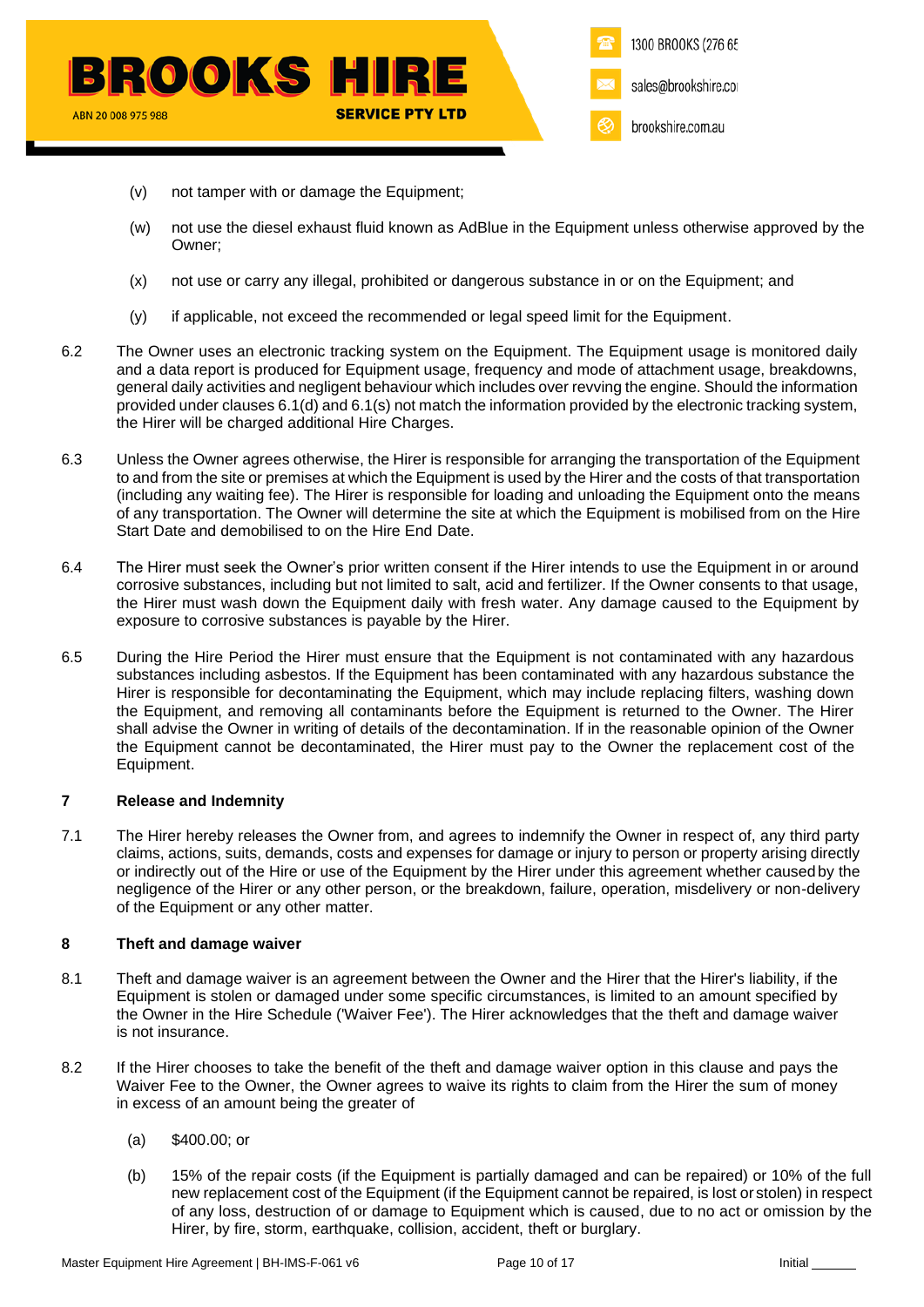

- 8.3 This theft and damage waiver in clause [8.1](#page-9-1) only applies provided that in the case of theft or burglary the Hirer has supplied to the Owner satisfactory evidence that:
	- (a) the Hirer has promptly reported the theft or burglary to the police; and
	- (b) the Hirer has taken adequate and reasonable precautions to protect the Equipment against theft or burglary. As a minimum, the Hirer must keep the Equipment in a safe, secure, locked, private compound when not in use.
- 8.4 In addition the theft and damage waiver contained in clause [8.1](#page-9-1) will not apply to loss of or damage to the Equipment in the following circumstances:
	- (a) loss or damage resulting from overloading, exceeding rated capacity, failure to maintain, misuse, abuse or improper servicing of the Equipment:
	- (b) loss or damage due to mysterious disappearance of the Equipment;
	- (c) loss or damage caused by misappropriation or wrongful conversion of the Equipment by the Hirer;
	- (d) loss or damage by the operation of the Equipment in contravention of any of these conditions;
	- (e) loss or damage caused by the use or operation of the Equipment in violation of any law, regulation or by-law;
	- (f) damage to tyres;
	- (g) glass breakage;
	- (h) loss or damage occurring whilst the Equipment is being carried over water;
	- (i) damage to equipment during transit or while the goods are being loaded or unloaded from any vehicle;
	- (j) loss or damage due to the Hirer's use or misuse of AdBlue;
	- (k) loss or damage to accessories, grease guns, hoses and similar;
	- (l) damage caused by exposure to any corrosive substance, including any hazardous, caustic ortoxic materials, cyanide, salt water or acid;
	- (m) loss or damage relating to lack of lubrication or other normal servicing of the Equipment;
	- (n) loss or damage to the Equipment whilst located, used, unloaded, transported on or over water, wharves, bridges or vessels of any kind;
	- (o) loss or damage to motors or other electrical appliances or devices caused by overloading or artificial electrical current, including use of underrated or excessive length of extension leads on electrical powered tools and machine;
	- (p) theft of the Equipment unless reasonably locked and secured;
	- (q) loss or damage during transport, except where transported by Owner;
	- (r) loss or damage caused by the negligence of the Hirer.
- 8.5 For the avoidance of doubt, the Hirer will be solely responsible for all loss or damage to the Equipment:
	- (a) upon the occurrence of any of the circumstances in clause 8.4; or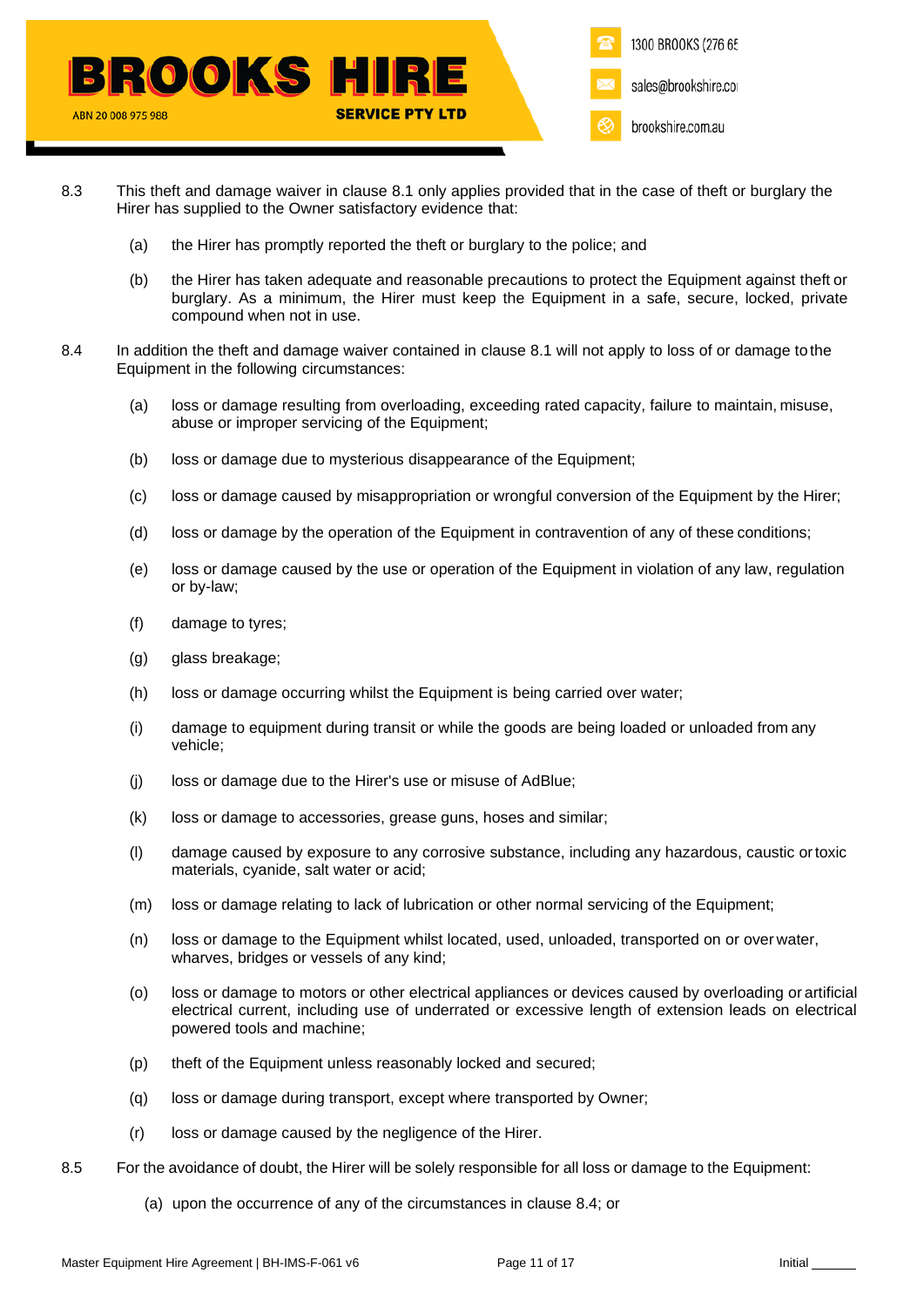(b) if the Hirer does not provide satisfactory evidence to the Owner in accordance with clause 8.3,

and the Hirer must not make a claim to the Owner under the theft and damage waiver contained in clause 8.1.

8.6 The Hirer acknowledges that nothing in this clause derogates from the Hirer's obligations contained in clause [6.](#page-7-1)

### <span id="page-11-0"></span>**9 Termination of Hire**

- 9.1 The Owner may at any time and in its unfettered discretion terminate a Hire to the Hirer whereupon the Hirer must immediately attend to any of the obligations remaining under this agreement and make the Equipment available for collection.
- 9.2 The Hirer may terminate the Hire of the Equipment by:
	- (a) delivering the Equipment to the Owner at a time acceptable to the Owner during normal working hours; or
	- (b) notifying the Owner that the Equipment is ready for collection

The Hirer must obtain an Off Hire number, failing which the Hirer will not be deemed to have notified the Owner that the Equipment is ready for collection and the Hire will incur charges until this number has been obtained.

- 9.3 Subject only to clause [5.5](#page-7-2) if the Equipment is returned to or collected by the Owner in a state which is unsatisfactory or in breach of the terms of this agreement then the Hire Period will be deemed to continue until the Equipment is in a state which is satisfactory to the Owner, or any breach of this agreement has been remedied (whichever is the later). The Owner undertakes to take all reasonable steps to put the Equipment into a satisfactory state as soon as is reasonably possible after the return or collection of the Equipment.
- 9.4 Upon termination of a Hire, the Owner is entitled to take possession of the Equipment and for this purpose the Hirer irrevocably appoints the Owner as his agent and authorises and licences the Owner to:
	- (a) enter upon any land or premises upon which the Equipment is situated or where the Owner has any reason to believe that the Equipment may be situated; and
	- (b) disconnect, dismantle and remove the Equipment whether or not it is affixed to the land or the premises, connected to property or equipment not owned by the Owner, in use by the Hirer or any other person or containing property not owned by the Owner.
- 9.5 The Hirer releases the Owner from and indemnifies the Owner against any claims arising from removal and collection of the Equipment in accordance with this clause. Should the Equipment contain any property not owned by the Owner, the Owner shall store that property for a period of 14 days from the termination ofHire. The Owner may charge the Hirer reasonable storage fees for the storage of that property. Should the property not be collected at the expiration of 14 days after the termination of the Hire the Owner may sell the property and the Hirer releases the Owner from and indemnifies the Owner against any claims which any person may have directly or indirectly arising from the sale of the property or whether through negligence, sale at under value, sale of property owned by a third party or howsoever.
- 9.6 After termination of hire, and until the Equipment has been collected by the Owner, the Equipment shall remain at the sole risk of the Hirer, and the Hirer will indemnify the Owner in respect of any loss of or damage to the Equipment those circumstances and where an Off Hire number has been obtained butthe Owner has not collected the Equipment.
- 9.7 If the Hire is prematurely terminated, the Owner may apply Hire Charges from the day the Equipment is prematurely Off Hired until the end of the Hire Period stated in the Hire Schedule.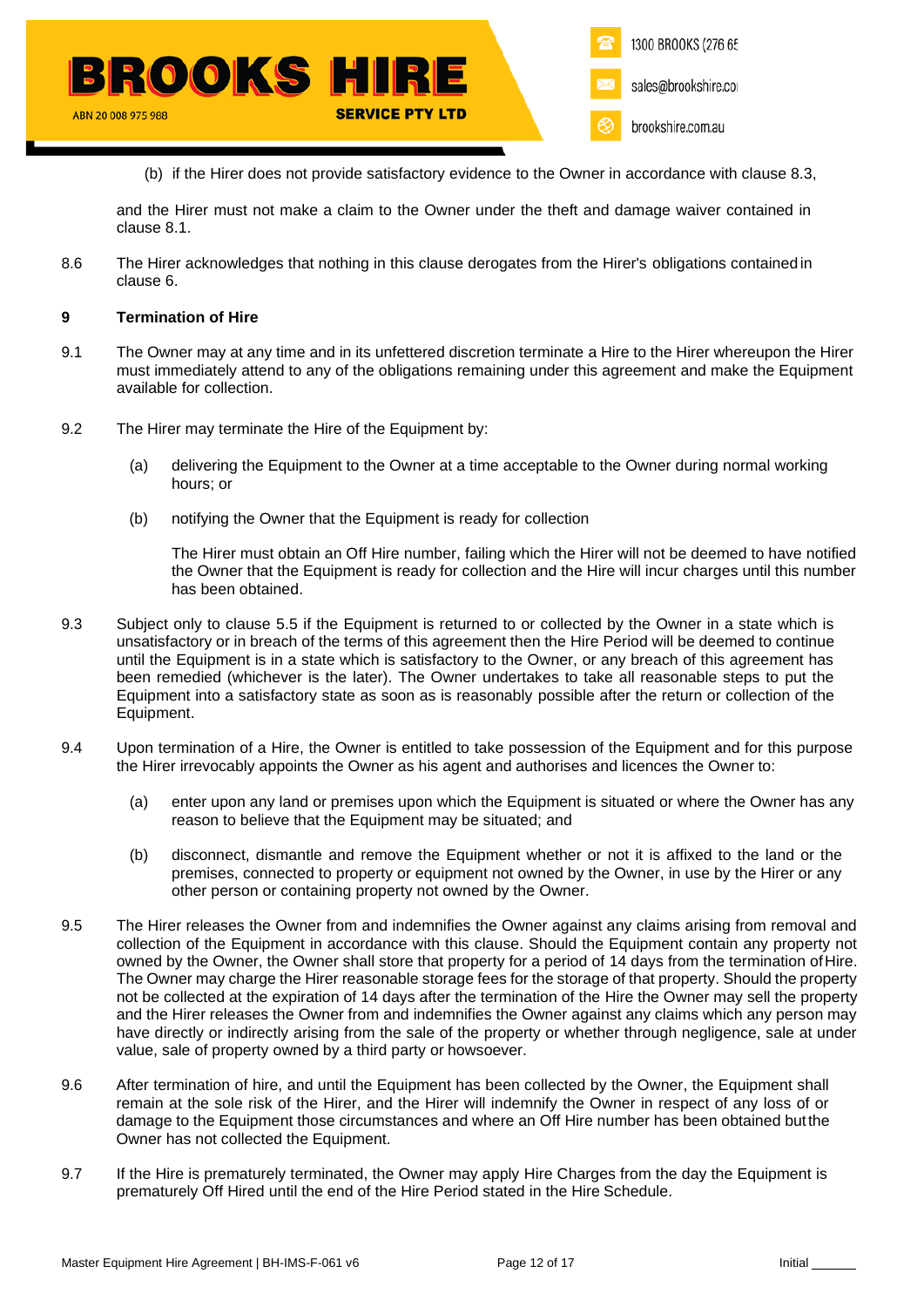### **10 Insurance**

- 10.1 The Hirer must maintain at its own expense all appropriate policies of insurance against:
	- (a) all damage to or arising out of the Hire of the Equipment in an amount not less than the full new replacement cost of the Equipment howsoever occurring, unless the Hirer has taken the benefit of the theft and damage waiver option pursuant to clause [8](#page-9-2) in which case such insurance policies need not cover the loss or damage to the extent of waiver in clause [8;](#page-9-2) and
	- (b) all third party and public liability risks in respect of the Hire or use of the Equipment by theHirer for not less than \$10 million for any one occurrence.

### **11 PPS Law**

- 11.1 This clause applies to the extent that the Owner's interest in respect of a Hire provided for in this agreement is a 'security interest' for the purposes of the PPS Law. References to PPS Law in this agreement include references to amended, replacement and successor provisions or legislation. The Owner may register its security interest or any actual impending or likely security interest. The Hirer may not make any Claim against the Owner in respect of any registration even if it is determined that the Owner should not have registered a security interest. The Hirer must do anything (such as obtaining consents and signing documents) which the Owner requires for the purposes of:
	- (a) ensuring that the Owner's security interest is enforceable, perfected and otherwise effective under the PPS Law;
	- (b) enabling the Owner to gain first priority (or any other priority agreed to by the Owner in writing) for its security interest; and
	- (c) enabling the Owner to exercise rights in connection with the security interest.
- 11.2 The rights of the Owner under this agreement are in addition to and not in substitution for the Owner's rights under other law (including the PPS Law) and the Owner may choose whether to exercise rights under this document, and/or under such other law, as it sees fit. To avoid any doubt about it the Owner's security interest will attach to proceeds.
- 11.3 To the extent that Chapter 4 of PPSA applies to any security interest under this agreement, the following provisions of the PPS Law do not apply and, for the purposes of section 115 of the PPS Law are "contracted out" of this agreement in respect of all goods to which that section can be applied: section 95 (notice of removal of accession to the extent it requires the Owner to give a notice to the Hirer); section 96 (retention of accession); section 121(4) (notice to grantor); section 125 (obligations to dispose of or retain collateral); section 121(4) (notice of grantor); section 125 (obligations to dispose of or retain collateral); section 130 (notice of disposal to the extent it requires the Owner to give a notice to the Hirer); section 129(2) and 129(3); section 132(3)(d) (contents of statement of account after disposal); section 132(4) (statement of account if no disposal); section 135 (notice of retention); section 142 (redemption of collateral); and section143 (reinstatement of security agreement).
- 11.4 The following provisions of the PPS Law being section 123 (seizing collateral); section 126 (apparent possession); section 128 (secured party may dispose of collateral); section 129 (disposal by purchase); and section 134(1) (retention of collateral) may, if applicable, confer rights on the Owner. The Hirer agrees that in addition to those rights, the Owner shall, if there is default by the Hirer, have the right to seize, purchase, take possession or apparent possession, retain, deal with or dispose of any goods, not only under those sections but also, as additional and independent rights, under this document and the Hirer agrees that the Owner may do so in any manner it sees fit including (in respect of dealing and disposal) by private or public sale, lease or licence.
- 11.5 The Hirer waives its rights to receive a verification statement in relation to registration events in respect of commercial property under section 157 of the PPS Law. This waiver also extends to any verification statement in respect of security interests arising or provided for under security agreements prior to the date of this agreement.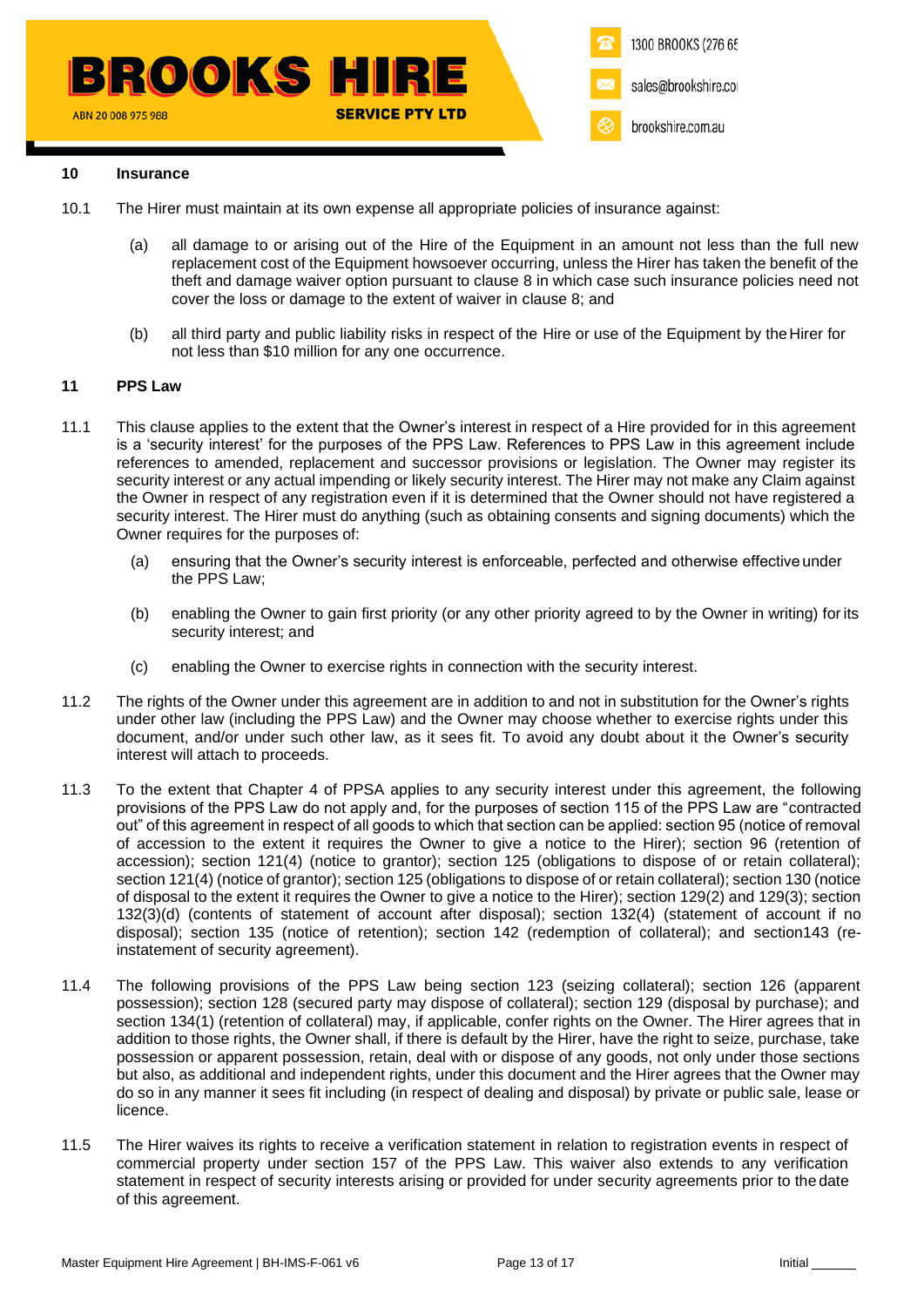

- 11.6 The Owner and the Hirer agree not to disclose information of the kind that can be requested under section 275(1) of the PPS Law. The Hirer must do everything necessary on its part to ensure that section 275(6)(a) of the PPS Law continues to apply. The agreement in this sub-clause is made solely for the purpose of allowing to the Owner the benefit of section 275(6)(a) and the Owner shall not be liable to pay damages or any other compensation or be subject to injunction in respect of any actual or threatened breach of this subclause.
- 11.7 The Hirer must not dispose or purport to dispose of, or create or purport to create or permit to be created any 'security interest' (as defined in PPS Law) in the Equipment other than with the express written consent of the Owner. The Hirer must not lease, hire, bail or give possession ('sub-hire') of the Equipment to anyone else unless the Owner (in its absolute discretion) first consents in writing. Any such sub-hire must be in writing in a form acceptable to the Owner and must be expressed to be subject to the rights of the Owner under this agreement. The Hirer may not vary a sub-hire without the prior written consent of the Owner (which may be withheld in its absolute discretion).
- 11.8 The Hirer must ensure that the Owner is provided at all times with up-to-date information about the sub-hire including the identity of the sub-hirer, the terms of and state of accounts and payment under the sub-hire and the location and condition of the Equipment.
- 11.9 The Hirer must take all steps including registration under PPS Law as may be required to:
	- (a) ensure that any security interest arising under or in respect of the sub-hire is enforceable, perfected and otherwise effective under the PPS Law;
	- (b) enabling the Hirer to gain (subject always to the rights of the Owner) first priority (or any other priority agreed to by the Owner in writing) for the security interest; and
	- (c) enabling the Owner and the Hirer to exercise their respective rights in connection with the security interest.
- 11.10 To assure performance of its obligations under this agreement, the Hirer hereby gives the Owner an irrevocable power of attorney to do anything the Owner considers the Hirer should do under this agreement. The Owner may recover from the Hirer the cost of doing anything under this clause, including registration fees.
- 11.11 The Hirer must give the Owner at least 30 days' prior notice of any change in business structure of the Hirer or if it becomes trustee of a trust or a partner in a partnership, together with details of the proposed new structure including any ABN issued to the trust or partnership.

# **12 Breach of this agreement by Hirer**

- 12.1 If the Hirer breaches this agreement and does not remedy the breach within a reasonable period of time (having regard to the nature of the breach), or becomes bankrupt or insolvent as that term is defined in the Corporations Act 2001 or ceases to carry on its business, then the Owner may:
	- (a) terminate this agreement; and/or
	- (b) sue the Hirer for recovery of all monies owing by the Hirer; and/or
	- (c) repossess the Equipment (and the Owner is authorised to enter any premises where the Equipment is located in order to do so), and any theft and damage waiver referred to in clause [8](#page-9-2) is immediately invalidated.
- 12.2 The Hirer indemnifies and must keep indemnified the Owner against any and all damages, liabilities, loss, costs and expenses incurred by the Owner arising from or contributed to by a breach by the Hirer of any provision of this agreement.

### **13 Exclusion of Warranties and Liabilities**

13.1 Where the Australian Consumer Law applies, the Hirer has the benefit of guarantees in relation to the Hire of the Equipment which cannot be excluded.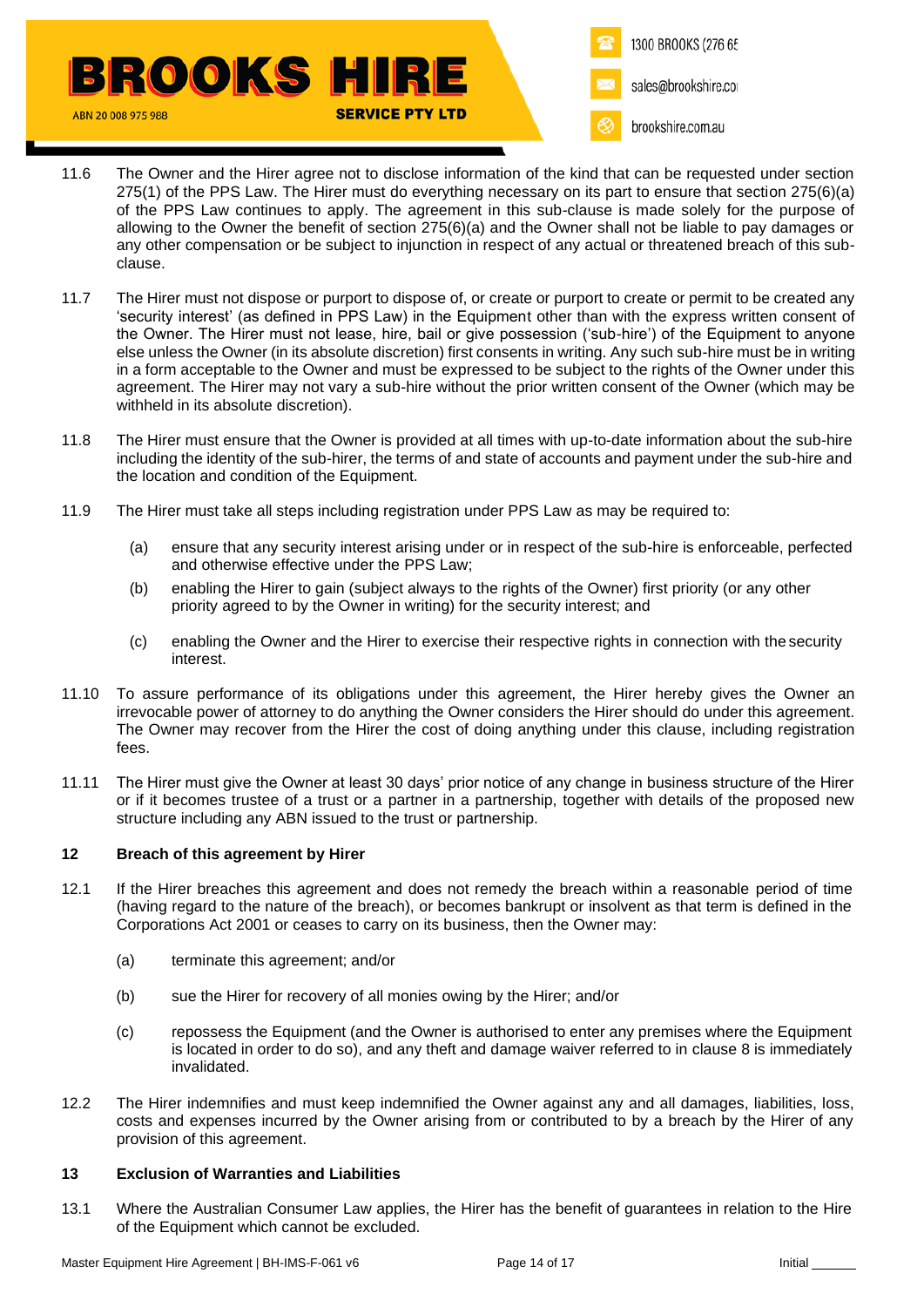13.2 To the extent that the Australian Consumer Law (or any other law which cannot be excluded) does not apply, the Owner makes no representations and gives no warranties other than those set out in this agreement, and will not be liable to the Hirer for any damages, costs or other liabilities whatsoever (including for consequential loss) in relation to the hiring of the Equipment by the Hirer.

## **14 Disputes**

- 14.1 A party must not start court proceedings about a dispute arising out of this agreement unless it first complies with this clause, except:
	- (a) where the party seeks urgent injunctive relief; or
	- (b) where the dispute relates to compliance with this clause.
- 14.2 A party claiming a dispute has arisen must notify each other party to the dispute giving details of the dispute.
- 14.3 Each party must use its best endeavours to resolve the dispute within twenty eight days of receiving notice of the dispute or a longer period agreed by the parties to the dispute.
- 14.4 If, at the end of the twenty-eight day period, the parties have been unable to resolve the dispute, the matter shall be referred to an independent mediator agreed by the parties (or failing agreement appointed by the Chairman of the Western Australian Chapter of the Institute of Arbitrators and Mediators).
- 14.5 Each party agrees to act in accordance with the directions of the mediator in respect of the mediation but the mediator's recommendations shall not be binding on the parties.

### **15 Miscellaneous**

- <span id="page-14-0"></span>15.1 This agreement replaces and supersedes all other terms and conditions of Hire, previously in forcebetween the Owner and the Hirer and no variation of these conditions will bind either party unless confirmed by the Owner in writing.
- 15.2 The Owner may from time to time give notice to the Hirer amending any provision in this agreement. However the variation will not take effect in respect of any Hire that has commenced before the notice is given to the Hirer.
- 15.3 Any notice or invoice which by this agreement may be served or rendered by the Owner may be served or rendered by leaving it at or posting it to the address of the Hirer as stated in this agreement or last notified in writing by the Hirer to the Owner and will be deemed to have been served or rendered at the time of leaving or, if posted, on the Business day following the day of postage and any notice may be signed by a manager, director or solicitor of the Owner on behalf of the Owner.
- 15.4 The person signing this agreement for and on behalf of the Hirer agrees with the Owner that he or she has the authority of the Hirer to make this agreement on the Hirer's behalf and is empowered by the Hirer to bind the Hirer to this agreement and hereby indemnifies the Owner against all losses and costs incurred by the Owner arising out of the person signing this agreement failing to have such power and/or authority.
- 15.5 If this agreement or any part of it becomes void or unenforceable for any reason then that part will be severed from this agreement to the intent that all parts that do not become void or unenforceable will remain in full force and effect and be unaffected by any severance of other parts.
- 15.6 The rights and obligations of the Hirer and the Owner will continue and not be affected by termination of the Hirer of the Equipment. Termination of the Hire of the Equipment will be without prejudice to any action already given to the Hirer or Owner in respect of any breach of this agreement by the other party.
- 15.7 Subject to clause [15.1,](#page-14-0) the parties acknowledge that this agreement contains the entire agreement concluded between the parties notwithstanding any prior or subsequent negotiations or discussions or representations. Any such conditions, warranties or representations are hereby expressly excluded.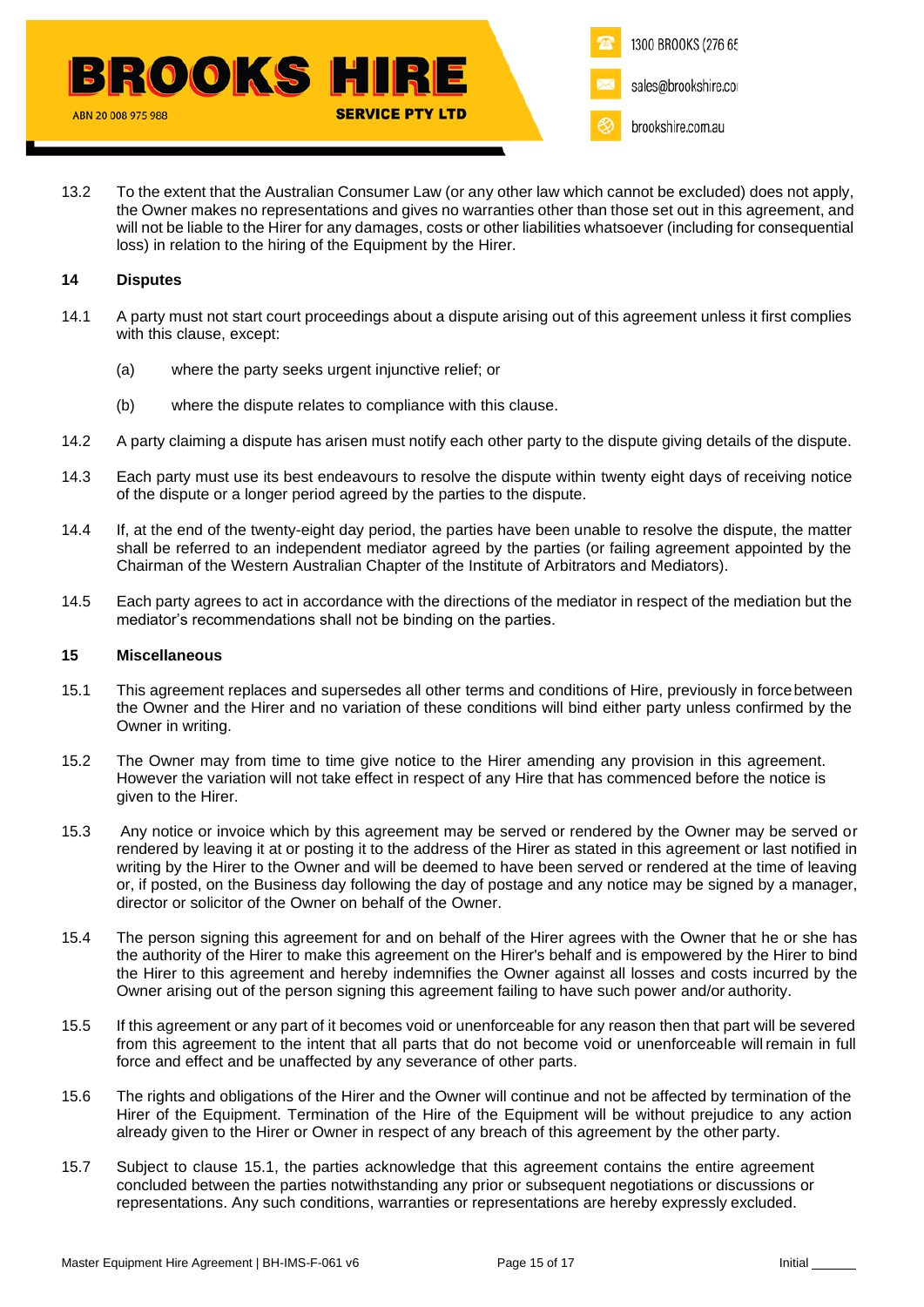

- 15.8 Time is to be of the essence of all obligations of the Hirer in this agreement.
- 15.9 Failure by the Owner to insist upon strict performance of any terms contained herein, or to exercise in whole or in part any right that it may have under this agreement at law, shall not be a waiver of any rights that the Owner may have and shall not be deemed a waiver of any rights that the Owner may have and shall not be deemed a waiver of any subsequent breach of any term in this agreement.
- 15.10 A statement in writing made up from the books of the Owner and signed by any director, secretary or credit manager of the Owner of the amount owing by the Hirer as at the date mentioned in that statement will be prima facie evidence that the amount is due and owing without it being necessary to produce any books or vouchers to verify the same.
- 15.11 Any credit accommodation granted may be withdrawn at any time for any reason without notice.
- 15.12 This agreement is governed by the laws of Western Australia, and the parties irrevocably submit to the jurisdiction of the courts of Western Australia. The Hirer agrees that in the event of any litigation arising in connection with this agreement the action be commenced out of a Court of Western Australia.